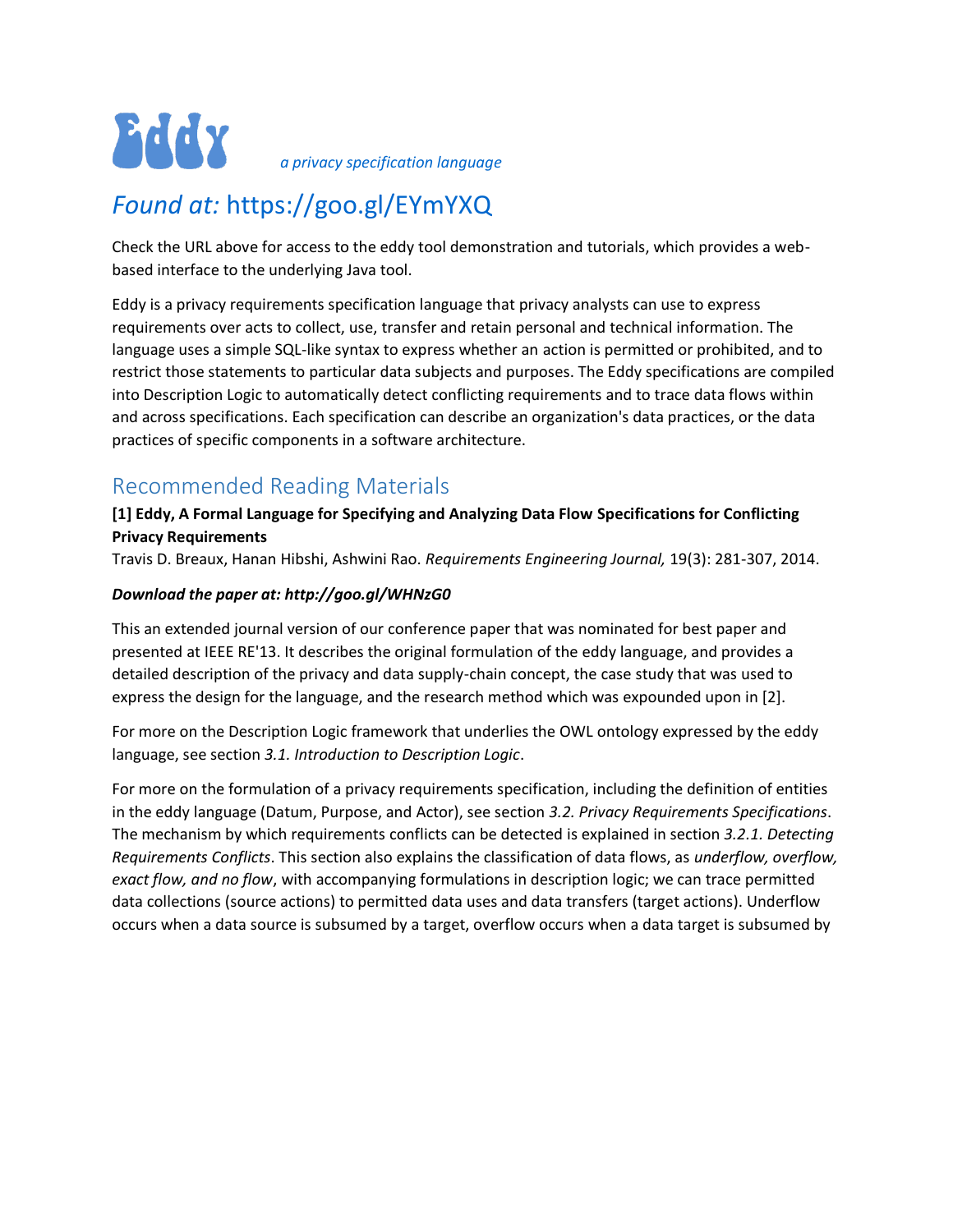the source, exact flow occurs when the data source and target are in alignment, and no flow occurs otherwise.

The grounded analysis coding method used to extra data requirements for expression using eddy is described in section *4. Coding Method to Extract Data Requirements*. Be sure to take a quick look at Figure 6 (see right) and Figures 7 through 9 (not pictured) for some helpful pictorial descriptions of the process.



Section *5. Case Study Results* presents the results of the paper's case study, but pay close attention to section *5.2.* 

*Figure 6, taken from Eddy, A Formal Language for Specifying and Analyzing Data Flow Specifications for Conflicting Privacy Requirements*

*Conflicts Identified Using the Eddy Language*, as it highlights one of the key contributions of the eddy language; the ability to automatically reason over the complex policies present in the case study, and identify where conflicting policies emerge. The tool reasons about and highlights the requirements that are in conflict with one another automatically.

For more information on the potential scalability of the tool for large policies, as well as a discussion of the performance of the underlying DL inference engine, see section *6. Simulation Results.* Here, artificial datasets were used to determine how quickly the eddy language toolset can reason over increasingly large policies/ontologies. We show that the tool scales well to policies that are larger than those expressed in our case study, requiring less than a minute to reason over most policies.

**[2] Detecting Repurposing and Over-collection in Multi-party Privacy Requirements Specifications** Travis D. Breaux, Daniel Smullen, Hanan Hibshi. To Appear: *23rd IEEE International Requirements Engineering Conference*, Ottawa, Canada, 2015.

### *Download the paper at: http://goo.gl/Cqr4An*

This conference-length paper is a new extension of the original work on eddy, in which a new case study is used to explore the concepts of repurposing and information over-collection. In this study, the eddy tool is applied to multi-party privacy requirements specifications; the Waze application, in conjunction with its mobile analytics and advertising partners, scalable storages services, and authentication service providers is analyzed.

The *Contributions* section on the first page highlights the new techniques used in the paper, but most importantly it describes the three critical privacy principles which are explored in the paper: the **purpose specification principle**, which requires that purposes for which data is collected should be explicitly stated, the **collection limitation principle**, which requires that collection of personal and/or protected data should be limited as much as possible to be useful, and the **use limitation principle**, which requires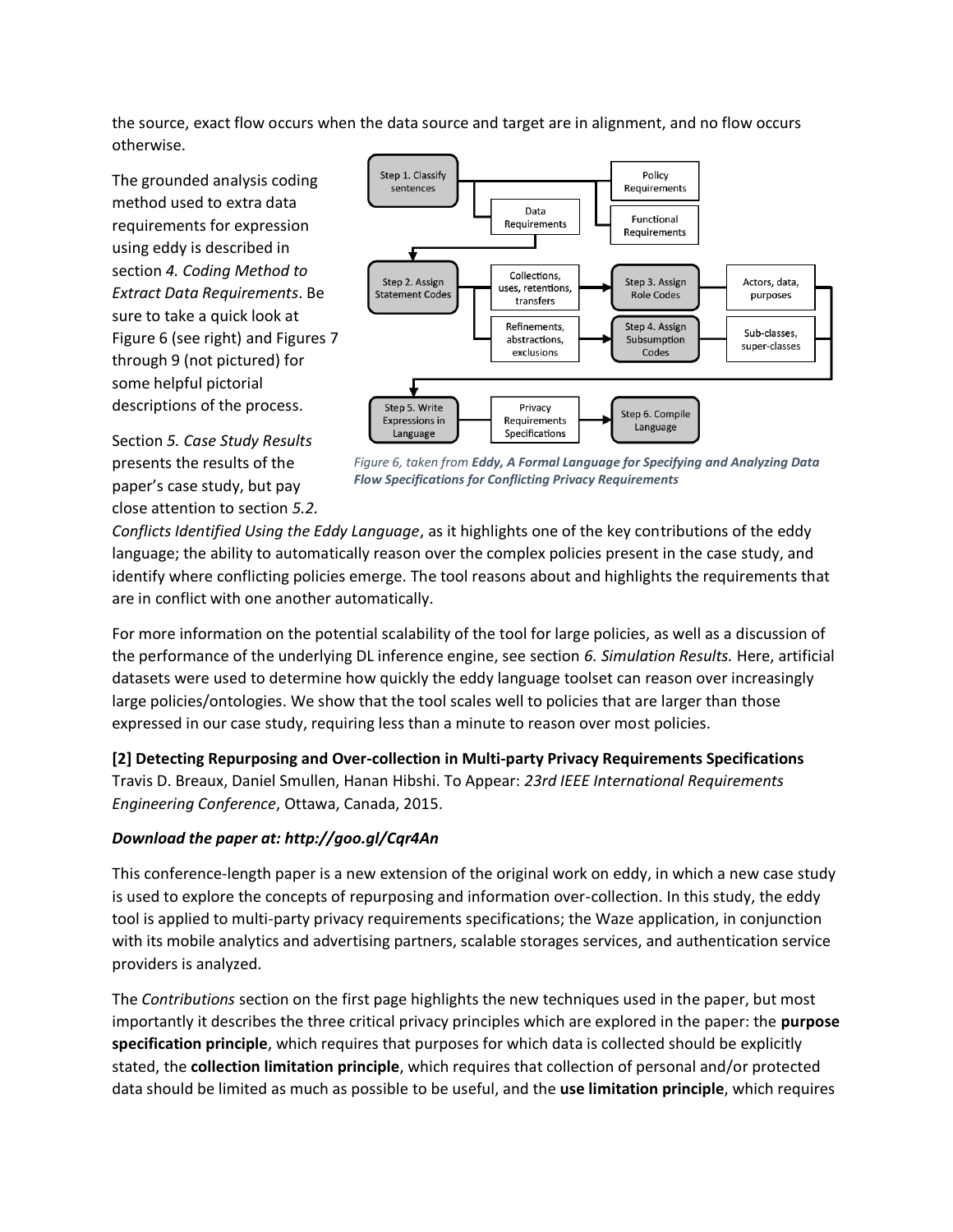that expressed uses should be limited to the purposes for which data was original collected, and nothing further – with exceptions for explicit consent and legal compliance.



*Figure 3, taken from Detecting Repurposing and Over-collection in Multi-party Privacy Requirements Specifications*

For more on the formulation of multi-party data flows, be sure to read Definitions 1 – 3 in section *1. B. New Extensions to Privacy Specifications*. Here, we describe the new infrastructure required to synchronize the definition of terms between multiple parties using a shared lexicon, also referred to as a dictionary. Service maps describe the relationships between two agents, and their data transfer requirements. Multi-party traces map transfer requirements for data to collection requirements across multiple parties'

specifications. Figure 3 (see left) is helpful to show this pictorially.

For more information on the conflicts discovered within the Waze case study, have a look at section *5. A. Potential Conflicts within Each Policy*. Here, the results of eddy's automated analysis are shown, and there is discussion (with accompanying eddy syntax) on how to approach resolution of ambiguity related, electable permission related, and direct conflicts.

Section 5. C. Verifying the Three Privacy Principles explores the presence of these privacy preserving actions within the policies taken from Waze. Discussion of missing purposes is seen in paragraph 2, analysis of repurposing is seen in paragraph 3, and discussion of over-collection is seen in paragraph 4. The discussion in paragraph 5 describes two privacy specification design patterns that can be used to bypass the limitation principles – this is done by writing policies that violate the general spirit of the principles, while still complying with the policy. The first is called **purpose hoisting**, which describes permitted actions with restricted purposes. These actions comply with purpose specifications, and under the limitation principle constrain any target actions. The author then describes the same permitted action with a broader purpose, subsuming the original purposes, and hosting the information from a restricted purpose to a more general purpose. The second is called **unrestricted cross-flows**, which describes the source and target action purposes in general terms to offer greater design flexibility, but at the cost of privacy. This flexibility benefits companies who want to evolve their business models without modifying policies, but introduces privacy risks.

Finally, a novel performance analysis was performed and can be seen in section *5. D. Tool Support for Scaling Multi-Party Compositions*, which sought to determine whether the even larger policies characteristic of multi-party compositions would be workable using the tool. Our results showed that even with hundreds of requirements/rule statements, policy sizes showed quasilinear scalability with respect to time. We also showed that for increasing numbers of data expressed in the eddy tool, similar quasilinear scalability was evident.